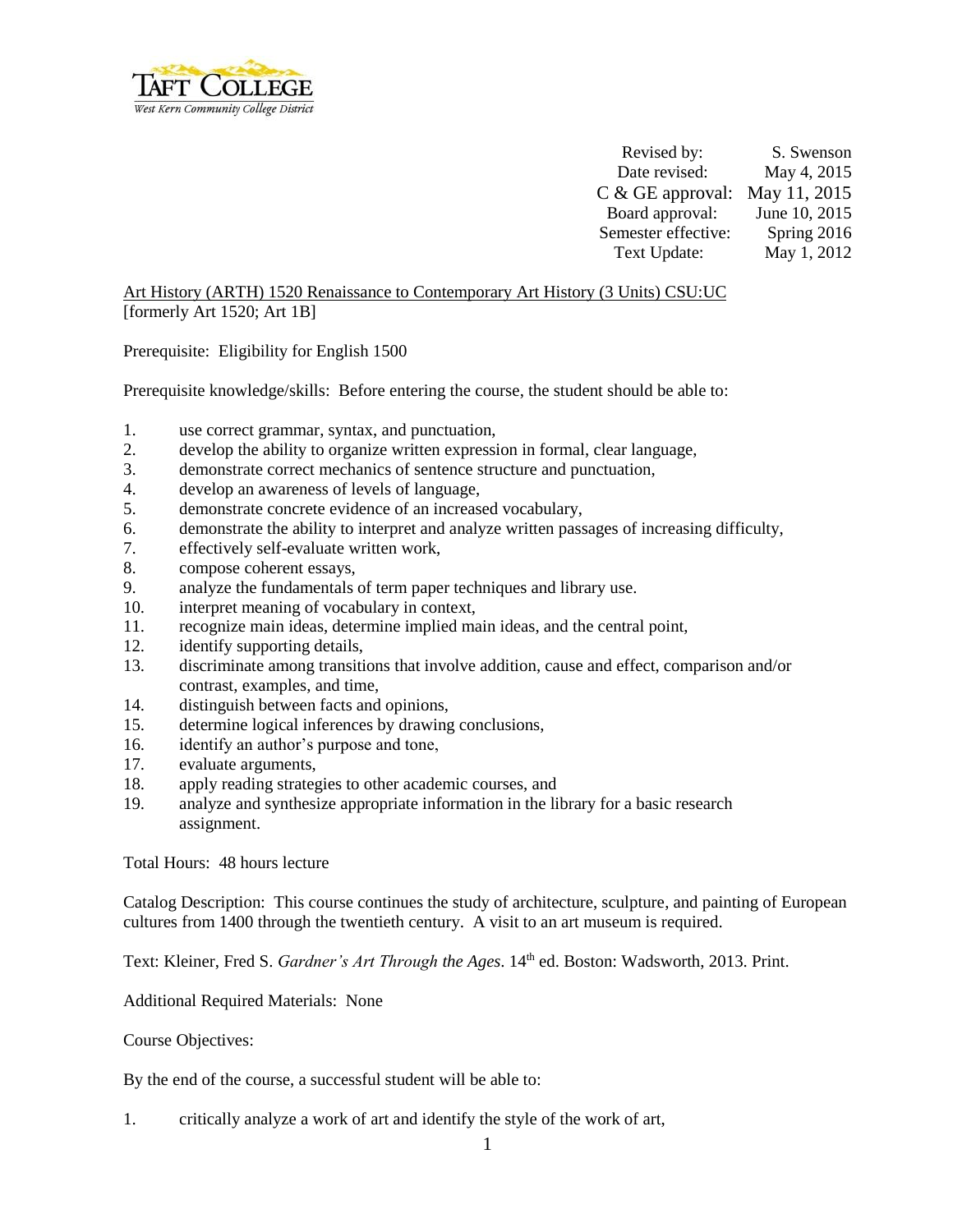

- 2. critically analyze a work of art and identify the period and geographic location of creation of the work of art,
- 3. analyze and identify the major stylistic traits of a period or cultural group,
- 4. critically analyze the form and content of a work of art and identify the artist,
- 5. evaluate art as a necessary adjunct to society in its power to reflect, to react to, and to anticipate attitudes and trends,
- 6. compare and contrast the periods covered through corresponding trends of expression in the arts,
- 7. identify the major stylistic traits of an artist,
- 8. identify periods of art history from the Renaissance through the present,
- 9. identify slides and photographs of art monuments as belonging to specific periods,
- 10. recognize specific rulers, patrons, leaders, philosophers, writers or other personalities who greatly influenced art of a particular period,
- 11. analyze periods in terms of paintings, sculpture and architecture associated with specific periods,
- 12. define terms common in architecture, sculpture and painting for the periods covered,
- 13. provide examples of current architecture, sculpture and painting which draw ideas from the past,
- 14. identify political and social events which influenced art in the periods covered,
- 15. identify the contributions of women and minorities to the development of western art history,
- 16. name the major painters, sculptors, and architects of the periods covered,
- 17. using knowledge of style and culture, formulate a chronological sequence of the periods covered,
- 18. analyze periods in terms of painting, sculptural, and architectural style associated with specific periods and how that style reflects the cultural values of the specific period or area,
- 19. synthesize possible conclusions from significant art monuments from the periods covered,
- 20. read and analyze persuasive essays and write essays posing problems to censorship, patronage, and social responsibility, and
- 21. synthesize their accumulated knowledge or art and analyze slides of unfamiliar works for the purpose of attributing the object to a particular artist, style or period.

Course Scope and Content:

| Unit I   |                          | Renaissance Period         |  |  |
|----------|--------------------------|----------------------------|--|--|
|          | $\mathbf{A}$             | Flemish Art                |  |  |
|          | <b>B</b> .               | Italian Renaissance Art    |  |  |
|          | $\mathbf C$              | Northern Renaissance Art   |  |  |
|          | D.                       | High Renaissance Art       |  |  |
|          | Е.                       | Mannerism                  |  |  |
| Unit II  | <b>Baroque Period</b>    |                            |  |  |
|          |                          | A. Baroque Art             |  |  |
|          | <b>B.</b>                | Rococo Art                 |  |  |
| Unit III | Nineteenth Century       |                            |  |  |
|          |                          | A. Neoclassical Art        |  |  |
|          | <b>B.</b>                | Romantic Art               |  |  |
|          |                          | C. Realism                 |  |  |
|          | D.                       | Impressionism              |  |  |
| Unit IV  | <b>Twentieth Century</b> |                            |  |  |
|          | А.                       | Post Impressionism         |  |  |
|          | <b>B.</b>                | Cubism and its Derivatives |  |  |
|          | C.                       | Expressionism              |  |  |
|          |                          |                            |  |  |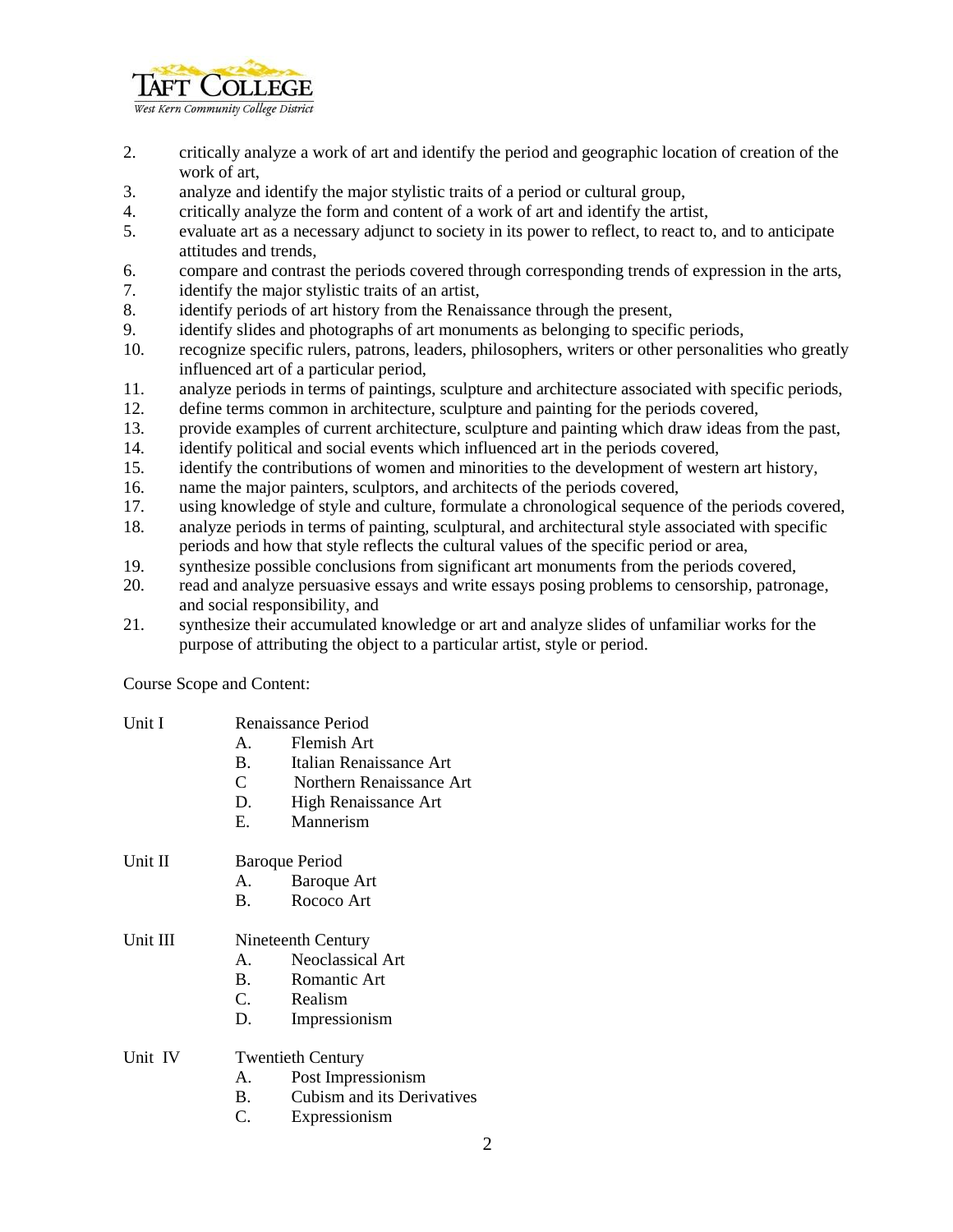

- D. Regionalism
- E. Abstract Expressionism
- F. Pop Art
- G. Twentieth Century Architecture

Learning Activities Required Outside of Class:

The students in this class will spend a minimum of 6 hours per week outside of the regular class time doing the following:

- 1. Reading, analyzing, and writing assignments such as periodical articles related to the course content.
- 2. Studying
- 3. Reading and analyzing the published materials for the essay assignments
- 4. Viewing assigned videos

Methods of Instruction:

- 1. Lectures with slides
- 2. Class discussion
- 3. Assigned readings
- 4. Individual critical thinking and writing
- 5. Library research
- 6. Art museum visit

Methods of Evaluation:

- 1. Chapter quizzes, midterm and final examinations
	- A. objective questions
	- B. essay questions
- 2. Essay assignments (4-6 pages) derived from the student's critical reading and analysis of the selected published materials or videos.
- 3. Comparison and contrast cross cultural library research paper assignment

Supplemental Data:

| TOP Code:                 | 100200 Art            |
|---------------------------|-----------------------|
| <b>SAM Priority Code:</b> | E: Non-occupational   |
| Funding Agency:           | Y: Not Applicable     |
| Program Status:           | 1: Program Applicable |